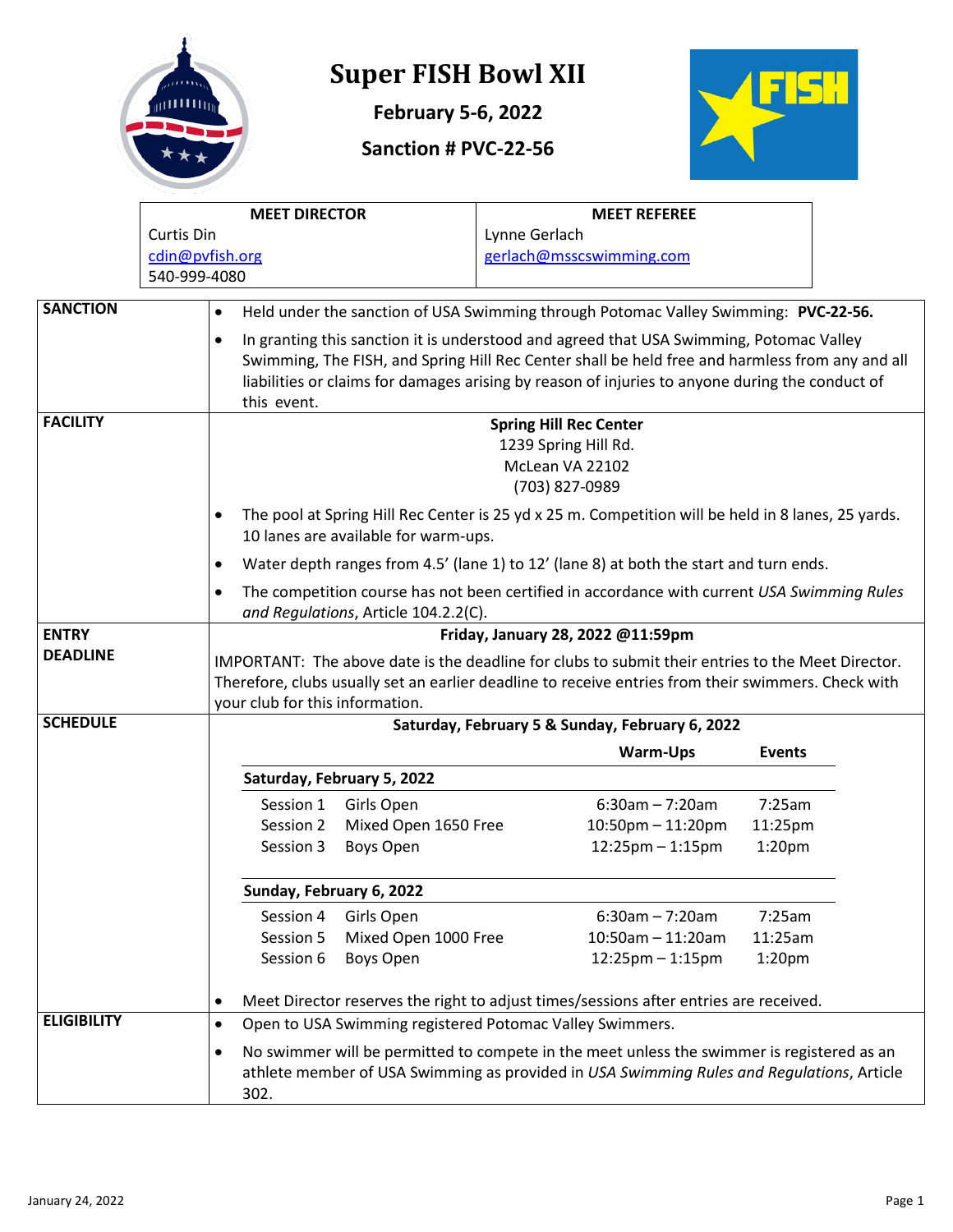| <b>DISABILITY</b><br><b>SWIMMERS</b> | PVS and host clubs along with their meet directors are committed to the Inclusion Policy as<br>$\bullet$<br>adopted by the PVS BOD. Athletes with a disability are welcomed and are asked to provide                                                                                                                                                                                                                                                                                                                                                                                                                                                                                                                                                           |
|--------------------------------------|----------------------------------------------------------------------------------------------------------------------------------------------------------------------------------------------------------------------------------------------------------------------------------------------------------------------------------------------------------------------------------------------------------------------------------------------------------------------------------------------------------------------------------------------------------------------------------------------------------------------------------------------------------------------------------------------------------------------------------------------------------------|
|                                      | advance notice of desired accommodations to the Meet Director. The athlete (or athlete's coach)<br>is also responsible for notifying the session referee of any disability prior to competition.                                                                                                                                                                                                                                                                                                                                                                                                                                                                                                                                                               |
| <b>TIMING SYSTEM</b>                 | Automatic timing (touchpads primary) will be used.<br>$\bullet$                                                                                                                                                                                                                                                                                                                                                                                                                                                                                                                                                                                                                                                                                                |
| COVID-19<br><b>CONSIDERATIONS</b>    | An inherent risk of exposure to COVID-19 exists in any public place where people are present.<br>$\bullet$<br>COVID-19 is a contagious disease that can lead to severe illness and death. According to the<br>Centers for Disease Control and Prevention, senior citizens and individuals with underlying<br>medical conditions are especially vulnerable.                                                                                                                                                                                                                                                                                                                                                                                                     |
|                                      | USA Swimming, Inc., cannot prevent you (or your child(ren)) from becoming exposed to,<br>٠<br>contracting, or spreading COVID-19 while participating in USA Swimming sanctioned events. It is<br>not possible to prevent against the presence of the disease. Therefore, if you choose to<br>participate in a USA Swimming sanctioned event, you may be exposing yourself to and/or<br>increasing your risk of contracting or spreading COVID-19.                                                                                                                                                                                                                                                                                                              |
|                                      | BY ATTENDING OR PARTICIPATING IN THIS COMPETITION, YOU VOLUNTARILY ASSUME ALL RISKS<br>$\bullet$<br>ASSOCIATED WITH EXPOSURE TO COVID-19 AND FOREVER RELEASE AND HOLD HARMLESS USA<br>SWIMMING, POTOMAC VALLEY SWIMMING, THE FISH, AND SPRING HILL REC CENTER AND EACH<br>OF THEIR OFFICERS, DIRECTORS, AGENTS, EMPLOYEES OR OTHER REPRESENTATIVES FROM ANY<br>LIABILITY OR CLAIMS INCLUDING FOR PERSONAL INJURIES, DEATH, DISEASE OR PROPERTY<br>LOSSES, OR ANY OTHER LOSS, INCLUDING BUT NOT LIMITED TO CLAIMS OF NEGLIGENCE AND<br>GIVE UP ANY CLAIMS YOU MAY HAVE TO SEEK DAMAGES, WHETHER KNOWN OR UNKNOWN,<br>FORESEEN OR UNFORESEEN, IN CONNECTION WITH EXPOSURE, INFECTION, AND/OR SPREAD OF<br>COVID-19 RELATED TO PARTICIPATION IN THIS COMPETITION. |
|                                      | We have taken enhanced health and safety measures for all attending this meet, however we<br>$\bullet$<br>cannot guarantee that you will not become infected with COVID-19. All attending this meet<br>must follow all posted instructions while in attendance. An inherent risk of exposure to COVID-19<br>exists in any public place where people are present. By attending this meet, you acknowledge<br>the contagious nature of COVID-19 and voluntarily assume all risks related to exposure to COVID-<br>19.                                                                                                                                                                                                                                            |
|                                      | By choosing to attend this meet you agree to comply with all health and safety mandates and<br>$\bullet$<br>guidelines of USA Swimming, Potomac Valley Swimming, the Commonwealth of Virginia and<br>Fairfax County.                                                                                                                                                                                                                                                                                                                                                                                                                                                                                                                                           |
| COVID-19                             | Locker room use should be minimized. Restrooms will be available for emergency situations with<br>$\bullet$                                                                                                                                                                                                                                                                                                                                                                                                                                                                                                                                                                                                                                                    |
| <b>PROTOCOLS</b>                     | occupancy limited to one person at a time.                                                                                                                                                                                                                                                                                                                                                                                                                                                                                                                                                                                                                                                                                                                     |
|                                      | No one with symptoms of COVID-19 is permitted in the facility.<br>٠                                                                                                                                                                                                                                                                                                                                                                                                                                                                                                                                                                                                                                                                                            |
|                                      | Athletes should arrive and depart in their suits if possible.<br>$\bullet$                                                                                                                                                                                                                                                                                                                                                                                                                                                                                                                                                                                                                                                                                     |
|                                      | All attendees (athletes, coaches, officials, and volunteers) must wear a mask to enter the facility<br>$\bullet$<br>and throughout the facility, with the exception of athletes when competing or warming<br>up/cooling down.                                                                                                                                                                                                                                                                                                                                                                                                                                                                                                                                  |
|                                      | Masks must be worn by swimmers until they reach the blocks where they will place their masks<br>$\bullet$<br>in personalized plastic zipper bags they have brought from home.                                                                                                                                                                                                                                                                                                                                                                                                                                                                                                                                                                                  |
|                                      | Sessions will be limited to 300 athletes. Maximum capacity for the pool deck is 400 persons.<br>٠                                                                                                                                                                                                                                                                                                                                                                                                                                                                                                                                                                                                                                                              |
|                                      | No spectators allowed. Competition will be live-streamed on The FISH Facebook page.<br>$\bullet$                                                                                                                                                                                                                                                                                                                                                                                                                                                                                                                                                                                                                                                               |
| <b>RULES</b>                         | Current USA Swimming rules shall govern this meet.<br>$\bullet$                                                                                                                                                                                                                                                                                                                                                                                                                                                                                                                                                                                                                                                                                                |
|                                      | All applicable adults participating in or associated with this meet acknowledge that they are<br>$\bullet$                                                                                                                                                                                                                                                                                                                                                                                                                                                                                                                                                                                                                                                     |
|                                      | subject to the provisions of the USA Swimming Minor Athlete Abuse Prevention Policy<br>("MAAPP"), and that they understand that compliance with the MAAPP policy is a condition of<br>participation in the conduct of this competition.                                                                                                                                                                                                                                                                                                                                                                                                                                                                                                                        |
|                                      | No on-deck USA Swimming registration is permitted.<br>$\bullet$                                                                                                                                                                                                                                                                                                                                                                                                                                                                                                                                                                                                                                                                                                |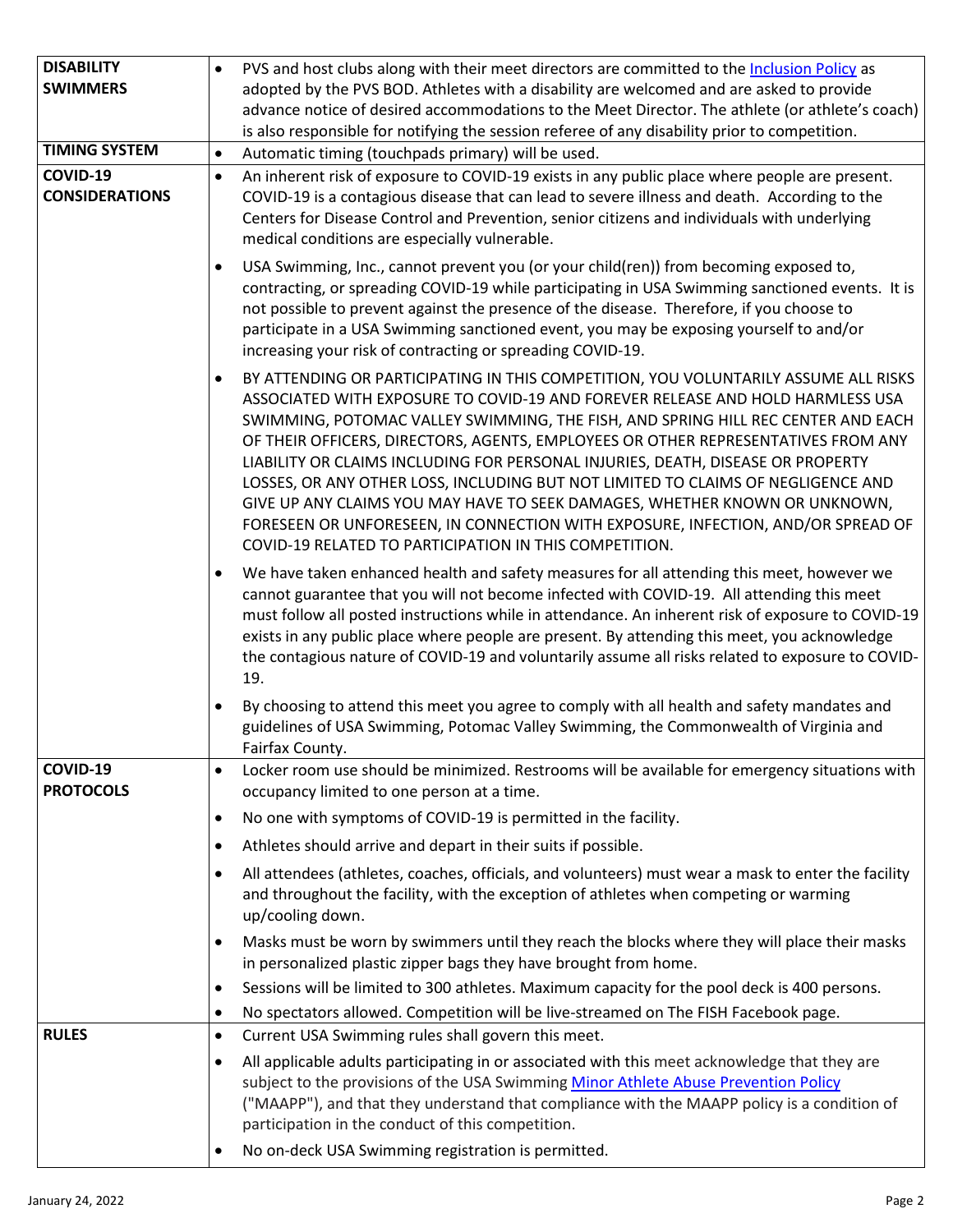|                                            | In compliance with USA Swimming Rules and Regulations, the use of audio or visual recording<br>$\bullet$<br>devices, including a cell phone is not permitted in the changing areas, rest rooms, or locker<br>rooms. Per PVS policy, the use of equipment capable of taking pictures (e.g., cell phones,<br>cameras, etc.) is banned from behind the starting blocks during the entire meet, including warm<br>up, competition and cool down periods. |
|--------------------------------------------|------------------------------------------------------------------------------------------------------------------------------------------------------------------------------------------------------------------------------------------------------------------------------------------------------------------------------------------------------------------------------------------------------------------------------------------------------|
|                                            | Deck changes are prohibited.<br>$\bullet$                                                                                                                                                                                                                                                                                                                                                                                                            |
|                                            | Any swimmer entered in the meet must be certified by a USA Swimming member coach as being<br>$\bullet$<br>proficient in performing a racing start or must start each race from within the water. When<br>unaccompanied by a member-coach, it is the responsibility of the swimmer or the swimmer's<br>legal guardian to ensure compliance with this requirement.                                                                                     |
|                                            | Operation of a drone or any other flying devices is prohibited over the venue (pools,<br>$\bullet$<br>athlete/coach areas, spectator areas and open ceiling locker rooms) any time athletes, coaches,<br>officials and/or spectators are present.                                                                                                                                                                                                    |
|                                            | Dive-over starts will be used.<br>$\bullet$                                                                                                                                                                                                                                                                                                                                                                                                          |
|                                            | The Meet Director and the PVS Technical Committee reserve the right to limit events, heats,<br>$\bullet$<br>swimmers or adjust the format to conform with the 4-hour provision for sessions that include 12<br>& U events per Rule 205.3.1F.                                                                                                                                                                                                         |
| <b>EVENT RULES</b>                         | All events are timed finals.<br>$\bullet$                                                                                                                                                                                                                                                                                                                                                                                                            |
|                                            | Swimmers may enter no more than four (4) events per session and no more than two (2)<br>$\bullet$<br>distance events. Swimmers may enter no more than ten (10) events for the meet.                                                                                                                                                                                                                                                                  |
|                                            | This is an OPEN meet. Boys and Girls will swim in separate sessions. Events are seeded by time,<br>$\bullet$<br>there are no designated age groups.                                                                                                                                                                                                                                                                                                  |
|                                            | NO "No Time" entries will be accepted. Coaches times will be accepted under the following<br>$\bullet$<br>circumstances:                                                                                                                                                                                                                                                                                                                             |
|                                            | $\circ$ Any 25y or 50y distanced event<br>A swimmer has a provable time in the smaller step of the event ladder (e.g., a provable<br>$\circ$<br>100y time needed for a coach's time in the 200y of that stroke).<br>A 200y Free time is required for a coach's time in the 500y Free and must meet the 'B'<br>$\circ$<br>time standard or faster.                                                                                                    |
|                                            | Entries for the 1000 yd Freestyle and 1650 yd Freestyle may be limited due to space and time.<br>٠                                                                                                                                                                                                                                                                                                                                                   |
|                                            | All swimmers must provide their own counter (if desired) and timer for the 500, 1000, and 1650<br>yd Freestyle events. Counters must be swimmers, coaches, or volunteers already present for the<br>session.                                                                                                                                                                                                                                         |
|                                            | 12& under athletes may only enter 1 session per day.<br>$\bullet$                                                                                                                                                                                                                                                                                                                                                                                    |
| <b>POSITIVE CHECK IN</b><br><b>WARM-UP</b> | All events will be pre-seeded.<br>$\bullet$                                                                                                                                                                                                                                                                                                                                                                                                          |
|                                            | The prescribed PVS warm-up procedures and safety policies will be followed. The Meet Director<br>$\bullet$<br>may determine the structure of warm-up, including times/lane assignments.                                                                                                                                                                                                                                                              |
| <b>SUPERVISION</b>                         | Coaches are responsible for the conduct of their swimmers and cleaning up for their team areas.<br>$\bullet$                                                                                                                                                                                                                                                                                                                                         |
| <b>SEEDING</b>                             | All events will be seeded fast to slow.<br>$\bullet$                                                                                                                                                                                                                                                                                                                                                                                                 |
| <b>SCORING</b>                             | The meet will not be scored.<br>$\bullet$                                                                                                                                                                                                                                                                                                                                                                                                            |
| <b>AWARDS</b>                              | No awards will be given.<br>$\bullet$                                                                                                                                                                                                                                                                                                                                                                                                                |
| <b>PROGRAMS</b>                            | Programs and heat sheets will be published via Meet Mobile and distributed to coaches prior to<br>$\bullet$<br>the meet.                                                                                                                                                                                                                                                                                                                             |
| <b>CREDENTIALS</b>                         | Parents not working the meet as a deck official, volunteer timer or other position are not<br>$\bullet$<br>permitted on deck. Only athletes, USA Swimming certified coaches, and deck officials will be<br>permitted on the deck. Coaches and Officials should have proof of active USA Swimming<br>membership with them at all times.                                                                                                               |
| <b>SPECTATOR ENTRY</b><br><b>FEE</b>       | There are no spectators at this meet. It will be live-streamed on The FISH Facebook page<br>$\bullet$                                                                                                                                                                                                                                                                                                                                                |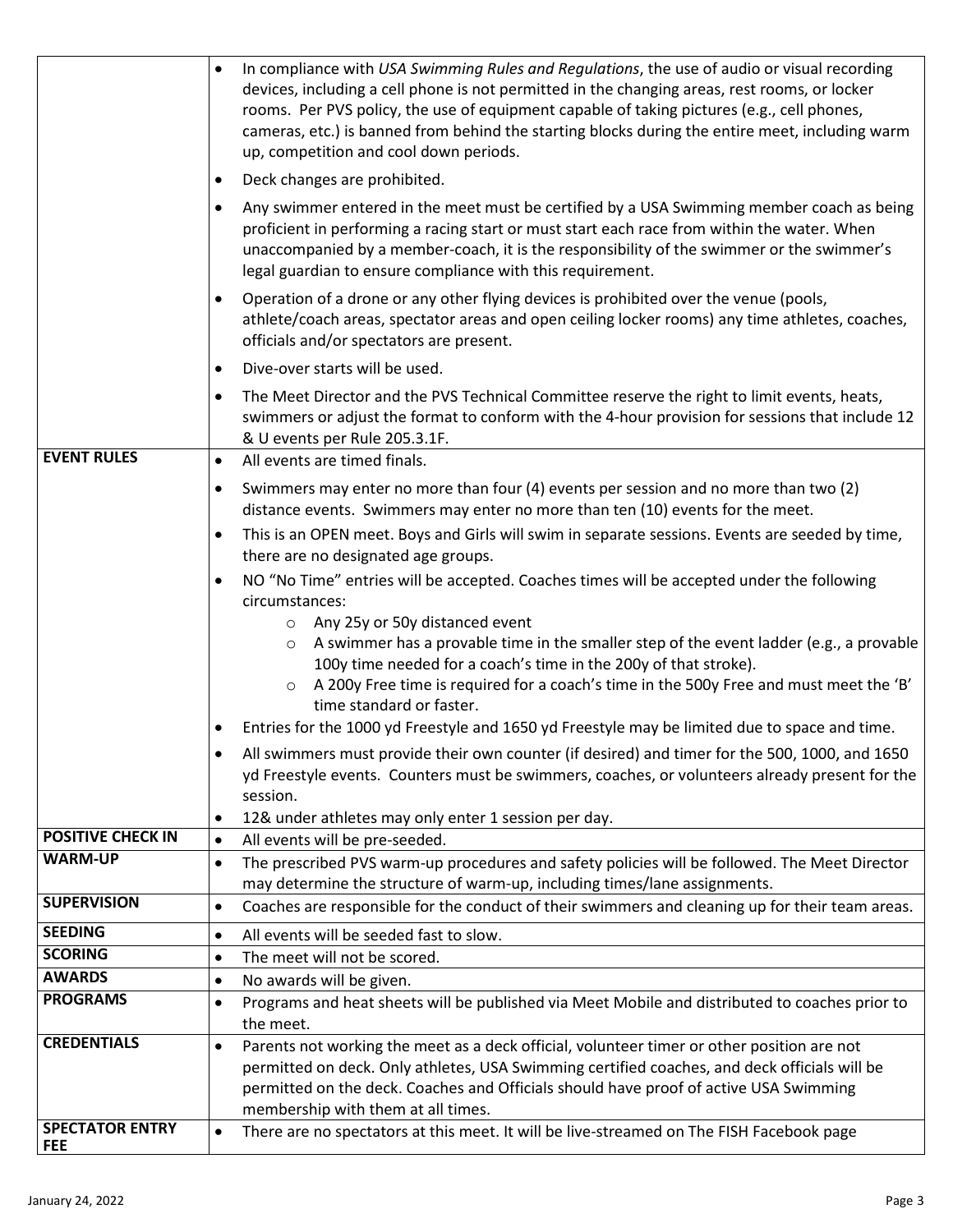| <b>OFFICIALS</b>        | Each participating club is requested to provide at least one table worker or official (Referee<br>$\bullet$<br>Starter, Chief Judge or Stroke & Turn Judge) per session if entering 25 or more splashes.                                                                                                                                         |
|-------------------------|--------------------------------------------------------------------------------------------------------------------------------------------------------------------------------------------------------------------------------------------------------------------------------------------------------------------------------------------------|
|                         | Officials interested in volunteering should contact the Meet Referee, Lynne Gerlach,<br>$\bullet$<br>gerlach@msscswimming.com.                                                                                                                                                                                                                   |
|                         | Officials volunteering for this meet should sign in at the recording table prior to the start of<br>$\bullet$<br>warm-ups. Certified officials who have not previously volunteered should contact the referee<br>upon arrival to make their services available. A comprehensive officials briefing will precede<br>each session during warm-ups. |
| <b>TIMERS</b>           | Participating clubs are requested to provide timers in proportion to their entries. One timer is<br>$\bullet$<br>requested for each 25 entries.                                                                                                                                                                                                  |
| <b>ENTRY PROCEDURES</b> | Entries should be submitted by email to the Meet Director.<br>$\bullet$                                                                                                                                                                                                                                                                          |
|                         | Include in the subject of the email, "Super FISH Bowl XII - ****" with the club's initials in place of<br>$\bullet$<br>the asterisks. If your club submits multiple entry files include training site in the subject of the<br>email.                                                                                                            |
|                         | Include in entry email: entry file, report of entries by name, report of entries by event.<br>$\bullet$                                                                                                                                                                                                                                          |
|                         | In the body of your email provide entry numbers (girls, boys, totals), contact information (email,<br>$\bullet$<br>phone, officials contact).                                                                                                                                                                                                    |
|                         | Entries directly from individual team members will not be accepted.<br>$\bullet$                                                                                                                                                                                                                                                                 |
|                         | Entries by phone or fax will not be accepted.<br>$\bullet$                                                                                                                                                                                                                                                                                       |
|                         | The Meet Director will acknowledge receipt by return email within 24 hours. If<br>$\bullet$<br>acknowledgement is not received in a timely manner, please contact the Meet Director.                                                                                                                                                             |
|                         | Any club that enters an unregistered or improperly registered athlete, falsifies an entry in any<br>$\bullet$<br>way, or permits an unregistered coach to represent them will be fined the sum of \$100 by PVS<br>and no further entries will be accepted from that club until the said fine is paid.                                            |
| <b>ENTRY FEES</b>       | Per Swimmer Surcharge:<br>\$5.00                                                                                                                                                                                                                                                                                                                 |
|                         | \$10.00<br>Individual event fee:                                                                                                                                                                                                                                                                                                                 |
|                         | Make checks payable to The FISH. Checks may be mailed to:<br>2022 Super FISH Bowl XII Entries<br>1340 Old Chain Bridge Rd, Suite 303<br>McLean, VA 22101                                                                                                                                                                                         |
|                         | Payment for entries from unattached swimmers not affiliated with a team must be received prior<br>$\bullet$<br>to the meet. Payment may be made by cash or check.                                                                                                                                                                                |
|                         | Entry fees are due with meet entry. Unpaid fees will be reported to the PVS Administrative<br>$\bullet$<br>Office at the conclusion of the meet.                                                                                                                                                                                                 |